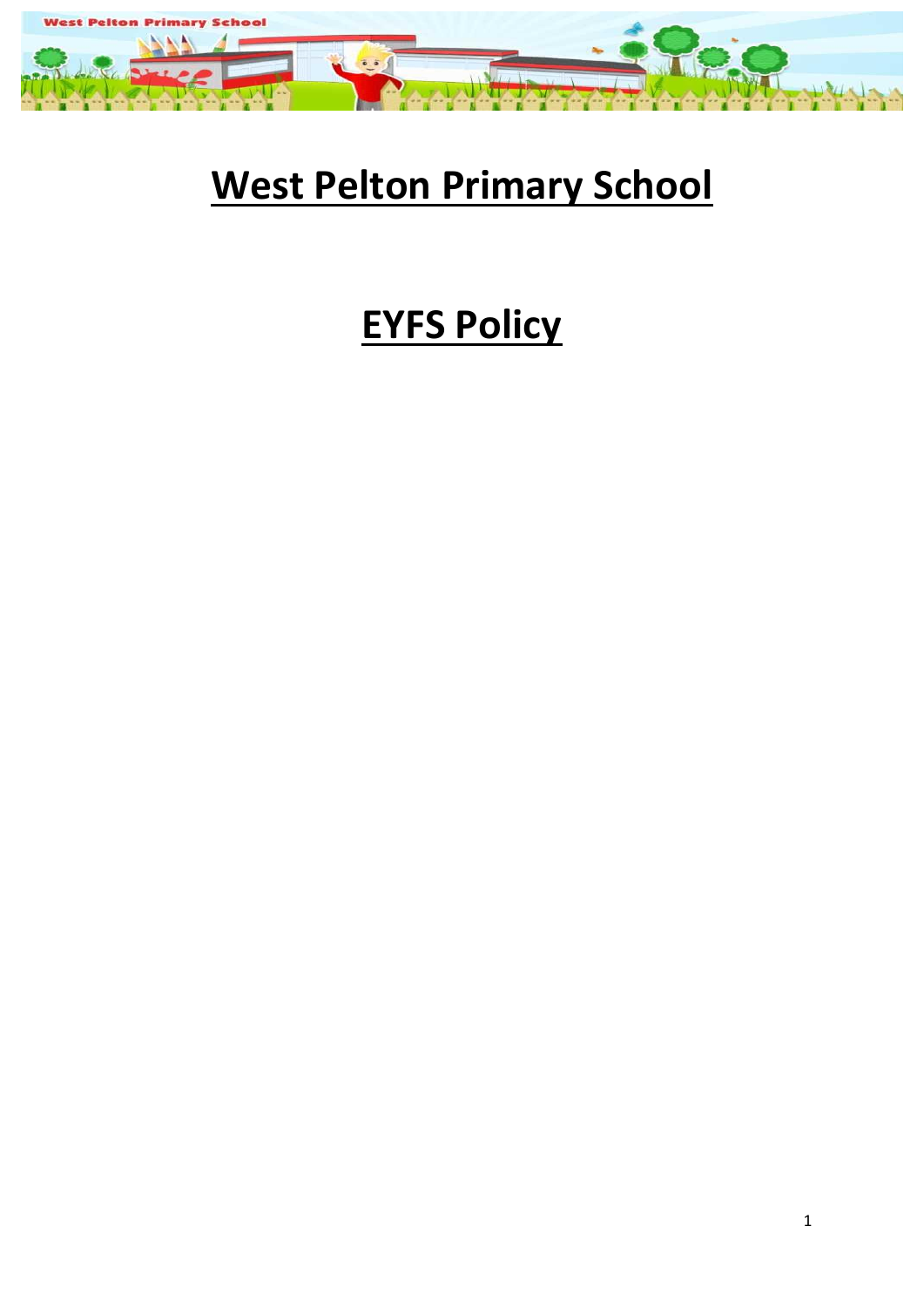

#### **Introduction**

This policy statement reflects our own school philosophy on the implementation of the Early Years Foundation Stage (EYFS). In this setting the policy refers to children who are taught in Class 1. In our school we place great value on the learning in early childhood and consider this learning to be the fundamental building blocks upon which all other learning is based, as the statement below indicates;

"The ladder of education can never be secure unless the first rung is firmly in place" Rosemary W Peacock. HMI.

The 1998 Education Act expressed aims for the curriculum during the period of compulsory schooling. It should: 'promote the spiritual, moral, cultural, mental and physical development of pupils' 'prepare pupils for the opportunities, responsibilities and experiences of adult life'.

The Early Years Foundation Stage (EYFS) sets the standards that all early years providers must meet to ensure that children learn and develop well and are kept healthy and safe. It promotes teaching and learning to ensure children's 'school readiness' and gives children the broad range of knowledge and skills that provide the right foundation for good future progress through school and life.

The overarching aim of the EYFS is to help young children achieve the Early Learning Goals (**Early Learning Goals are the knowledge, skills and understanding children should have at the end of the academic year in which they turn five**) The targets for children's learning are defined in the document - Statutory framework for early years foundation stage, published in March 2021.

These are divided into Prime and Specific Areas. To ensure every aspect of the whole child is taken into account, staff will also look at how they learn, these are the Characteristics of Effective Learning.

All staff are driven to ensure the children achieve at appropriately to their developmental stage and will do this by:

• Setting the standards for the learning, development and care young children should experience when they are attending a setting outside their family home, ensuring that every child makes progress and that no child gets left behind;

• Providing for equality of opportunity and anti-discriminatory practice and ensuring the every child is included and not disadvantaged because of ethnicity, culture or religion, home language, family background, learning difficulties or disabilities, gender or ability;

• Creating the framework for partnership working between parents/carers and professionals, and between all settings that the child attends;

• Improving quality and consistency in the early years sector through a universal set of standards which apply to all settings, ending the distinction between care and learning in the existing framework, and providing the basis for the inspection and regulation regime;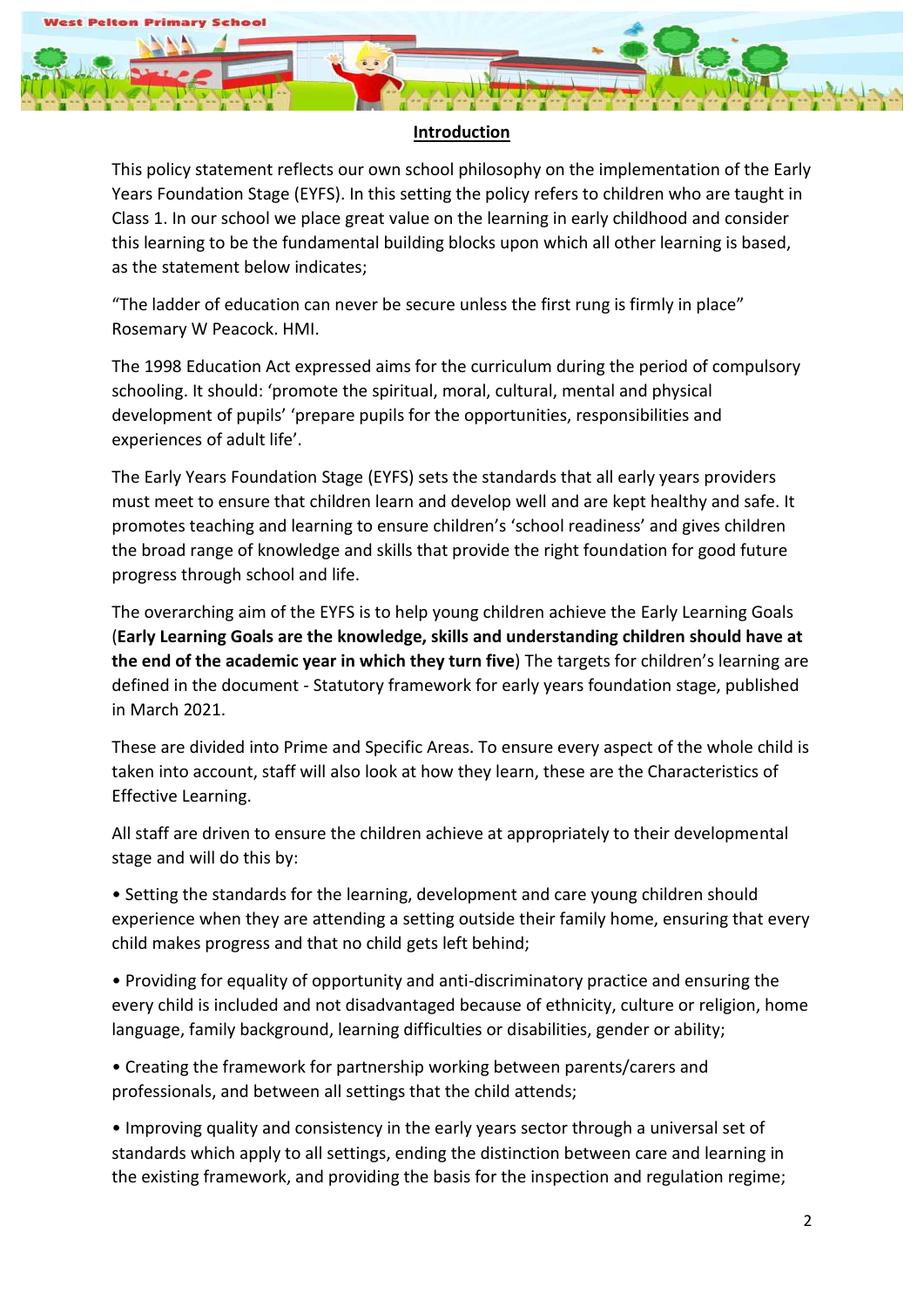• Laying a secure foundation for future learning through learning and development that is planned around the individual needs and interests of the child, and informed by the use of ongoing observational assessment; The following themes are embedded in the principles of the EYFS:

• A Unique Child – every child is a competent learner from birth who can be resilient, capable, confident and self-assured We will foster personal, social and emotional well-being by supporting transition to and between settings, promoting an inclusive ethos and providing opportunities for each child to become a valued member of that group and community so that a strong self-image and self-esteem are promoted;

• Positive Relationships – children learn to be strong and independent from a base of loving and secure relationships with parents and/or a key person We will endeavour to enhance social skills; in particular by providing opportunities that enable them to learn how to cooperate and work harmoniously alongside, and with, each other and to listen to each other • Enabling Environments – the environment plays a key role in supporting and extending children's development and learning We will promote positive attitudes and dispositions to learning; in particular an enthusiasm for knowledge and learning, and a confidence in their ability to be successful learners;

• Learning and Development – children develop and learn in different ways and at different rates and all areas of Learning and Development are equally important and inter-connected We will promote attention skills and persistence: in particular their capacity to concentrate on their own play or group tasks.

### **Curriculum and Provision for EYFS**

In our school we will provide a teaching programme which promotes children's learning in:

Personal, Social and Emotional Development

Communication and Language

Physical Development

Literacy

Mathematics

Understanding the World

Expressive Arts & Design

It is recognised that the curriculum for young children encompasses the experiences and the resources which the school provides, the relationships which exist within the school, and the procedures and organisational approaches, which contribute to the ethos of the school.

All of these aspects of school life provide valuable learning opportunities and contribute to the achievement of these overall aims.

In our school we believe that: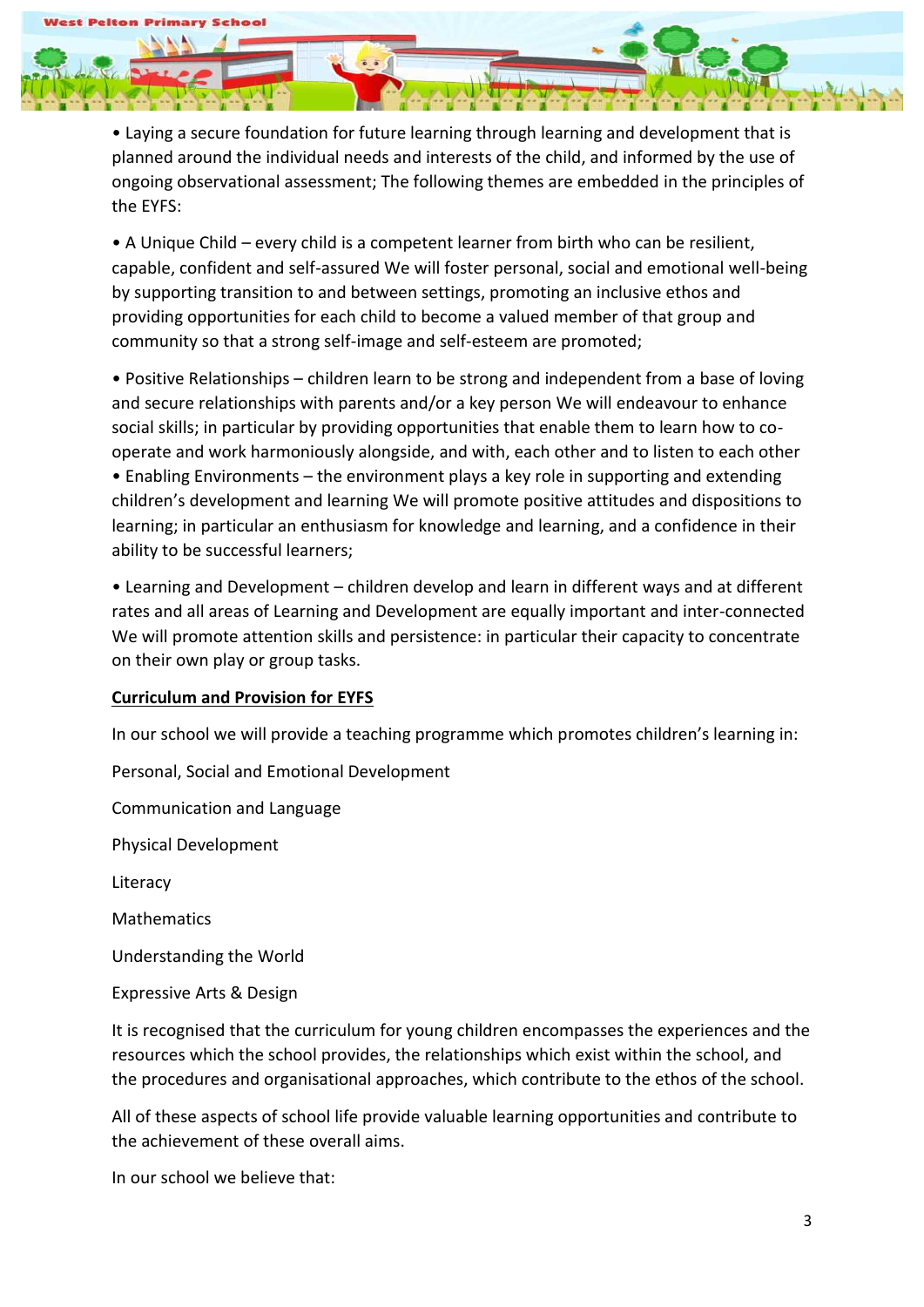

• Early childhood is valid in itself and is a part of life, not simply a preparation for work or the next stage of education.

• In the early years children learn best through first-hand experience.

• What children can do, not what they cannot do, is the starting point in children's education.

• Children must be taught how to think, not what to think. In our school we provide a wide range of curricular experiences for our children, and in Foundation Stage these experiences are planned through and around play.

The environment in our school is both challenging and adaptable, as we provide for the differing learning needs of our children. We understand that young children learn most effectively within a challenging and carefully resourced environment, and through planned and purposeful play activities. Spontaneous play is valued, extended and supported, and an appropriate balance is maintained between child-initiated, independent activities and adult directed activities. Play is used as a context through which language and communication is developed and extended.

Through play children:

• Explore, develop and represent learning experiences that help them make sense of the world;

- Practise and build up ideas, concepts and skills;
- Learn how to control impulses and understand the need for rules;
- Can be alone, be alongside others or co-operate as they talk or rehearse their feelings;
- Take risks and make mistakes;
- Think creatively and imaginatively;
- Communicate with others as they investigate or solve problems;

• Express fears or relive anxious experiences in controlled and safe situations.' (Curriculum guidance for the Foundation Stage - QCA/DfEE)

All staff in our school recognise that how children are encouraged to learn is as important as what they learn. Promoting young children's learning children in our school creates opportunities to learn through instruction, copying, trying, asking questions, making mistakes, practising, succeeding and repeating. These opportunities are brought together through play and talk.

This is demonstrated through the organisation of the classrooms, the grouping of children and the management of their learning, which ensures that:

• Children can initiate activities that promote learning and which enable them to learn from each other;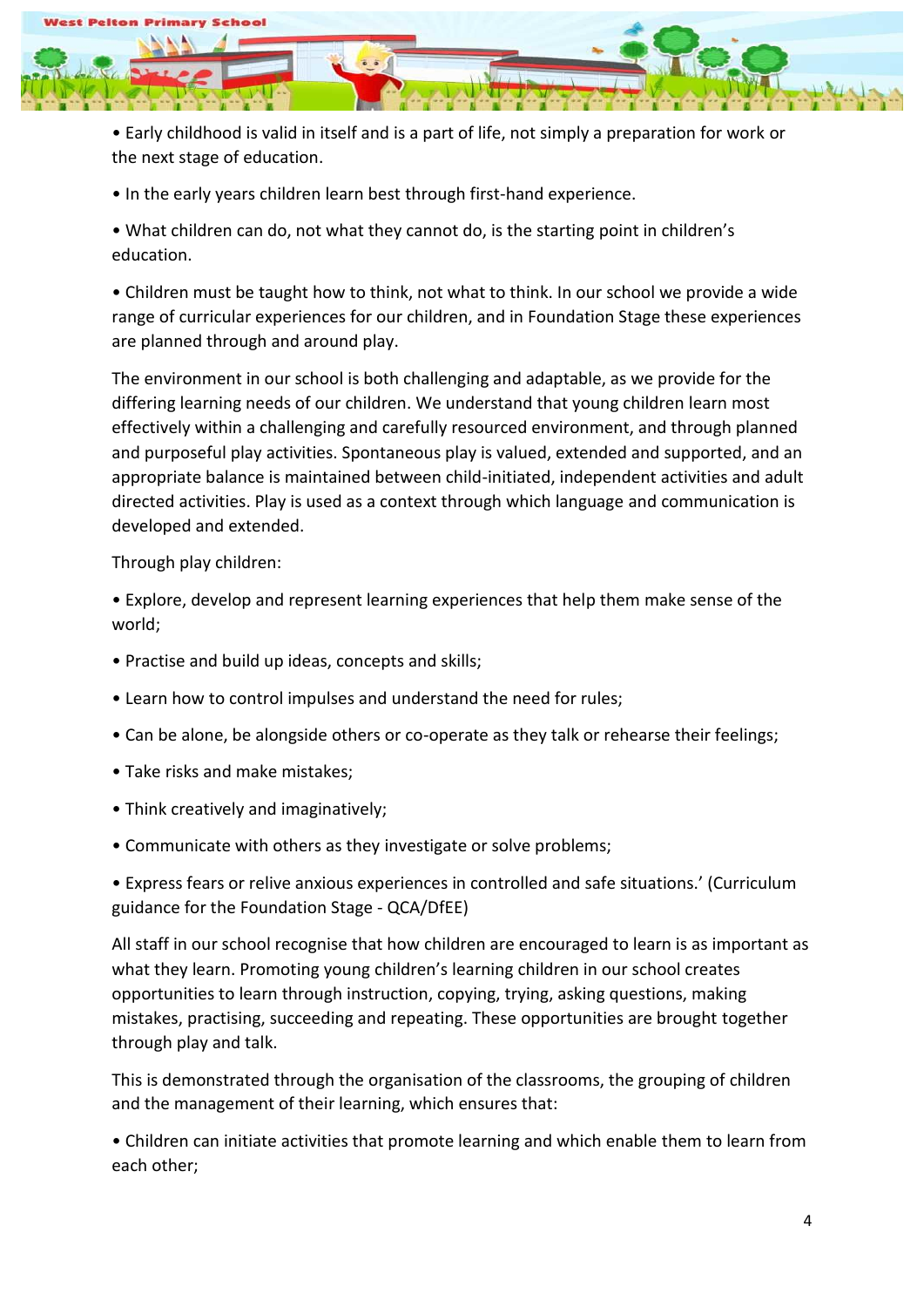

- Children learn through movement and using all of their senses;
- Children have time to explore ideas and interests in depth;
- Children feel secure, which helps them to become confident learners;
- Children can learn in different ways and at different rates;
- Children make links in their learning;

• Creative and imaginative play activities are planned to promote the development and use of language.

Provision for children within the foundation stage in our school ensures that:

• staff understand that children develop rapidly during the early years - physically, intellectually, emotionally and socially;

- all children feel included, secure and valued;
- early years experience builds on what children already know and can do;
- no child is excluded or disadvantaged;
- parents and practitioners work together;
- the curriculum is carefully structured;

• there are opportunities for children to engage in activities planned by adults and also those that they plan or initiate themselves;

- practitioners are able to observe and respond appropriately to children;
- well-planned, purposeful activity and appropriate intervention by staff is used to engage children in the learning process;

• rich and stimulating experiences are provided within a learning environment, which is well planned and well organised.

Opportunities for learning within the reception class have been defined in these areas:

- Role Play and Imaginative Play Area,
- Language and Literacy Areas including a Reading Area and Writing Area as well as domestic Role Play
- Investigation Areas including the Curiosity cube, sand and water
- Construction Area including small and large construction materials
- Creative Areas including art, modelling and a workshop area, loose parts and a cutting area

• Physical Development Areas including a games area, construction area, fine motor activities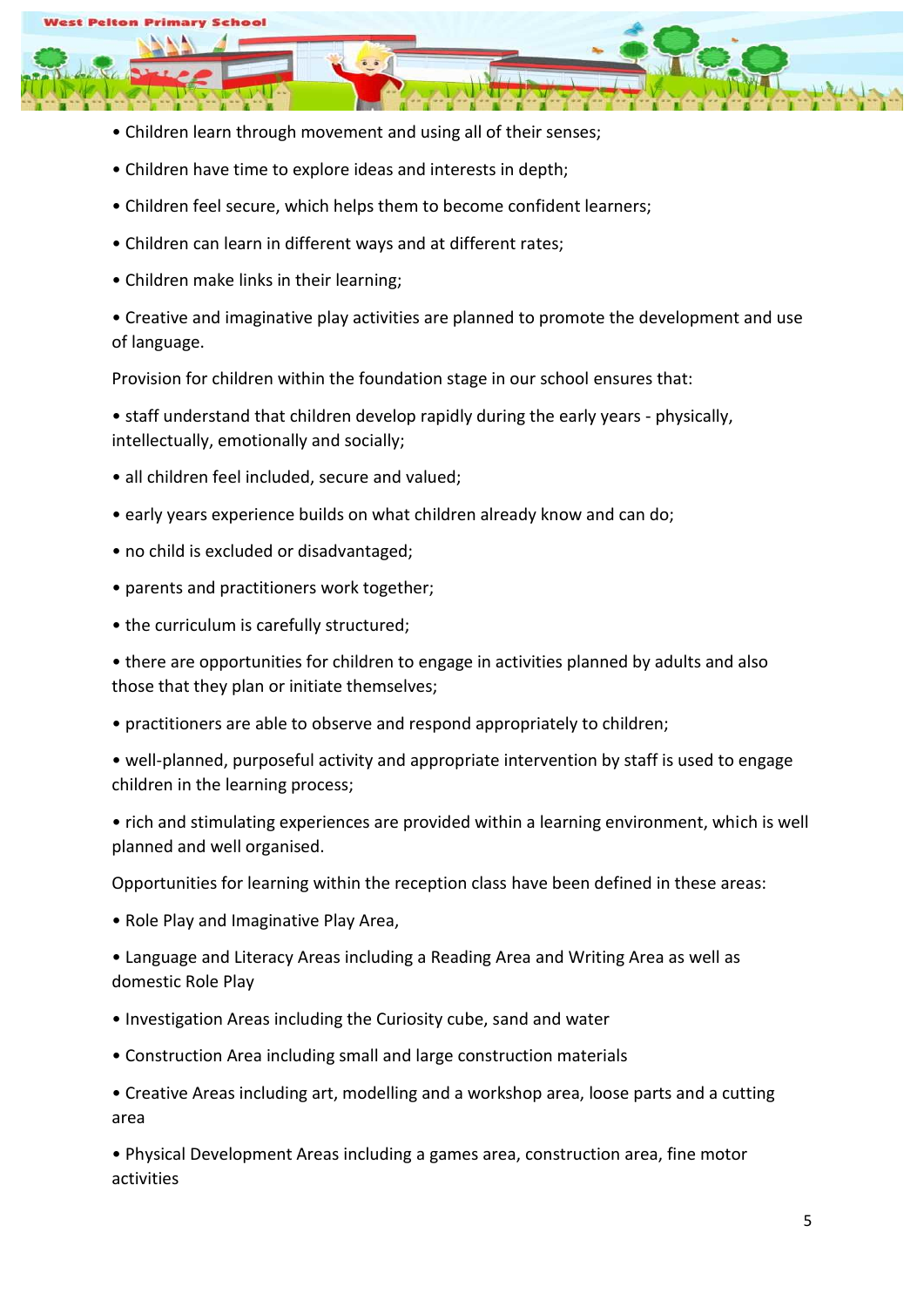

• Maths Area

• Small world play which may be initiated through the interests of the children or planned to link in with learning topics.

• Outdoor Classroom with continuous provision for learning through sand, water, imaginative role play, growing area and digging.

Enhancements are also introduced by staff to enhance learning specific to our planned curriculum.

Planned learning is also promoted through:

- the relationships which exist within Foundation Stage and our school as a whole between adults and children, children and their peers, adults and other adults;
- the daily routines and classroom organisation;
- planned adult focused activities for individuals and groups of children.
- continuous provision in all areas

#### **Planning for Learning and Teaching**

Children progress towards their targets at different rates. It is our aim to ensure that all children have appropriate opportunities to enable them to make maximum progress. Activities are differentiated to take account of children's differing stages of development supporting those children who are working towards the goals as well as those who have reached or exceeded them. Planning for all children within the foundation stage relates to the areas of development in the Foundation Stage Profile.

Specific learning objectives for more able children will ensure that, within this framework, children progress towards the National Curriculum. Within Foundation Stage in our school activities are planned and resourced for long, medium, and short-term learning with the emphasis placed upon the learning needs and interests of our children.

Resources and tasks are regularly reviewed to ensure that children's learning is continually developed and extended. Staff plan for areas of continuous provision where children are enabled to extend and develop their own learning across the year. This long-term planning ensures that, throughout the Foundation Stage, children receive a broad and balanced curriculum which promotes the attainment of the Early Learning Goals by the end of the Reception Year.

Topics and themes are planned in the medium term, lasting for between one and six weeks according to the needs and interests of the children, curricular demands and events in our local community and the wider world. Medium Term planning is informed by children's prior attainment. Short term planning encompasses enhancements to continuous provision to